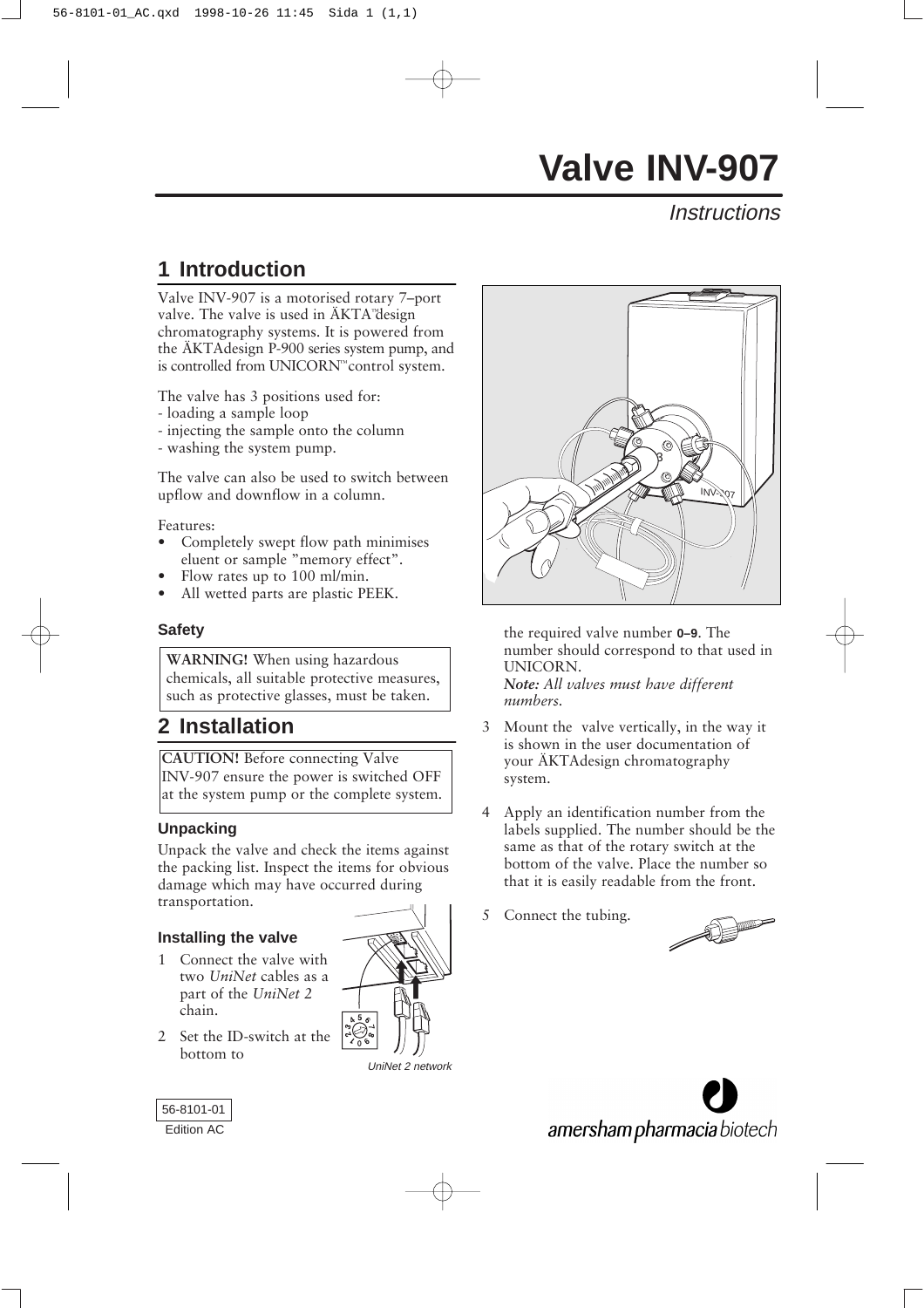6 When used as an injection valve connect the tubing as follows:

| Port | Connect to                   |
|------|------------------------------|
|      | Column inlet                 |
| 2    | Sample loop or bottom tubing |
|      | of Superloop                 |
| 3    | Injection port               |
| 4    | Waste                        |
| 5    | Waste                        |
| 6    | Sample loop or top tubing of |
|      | Superloop                    |
|      | Outlet of the pump           |
|      |                              |

7 When used as an upflow/downflow valve, connect the valve as indicated in the user documentation of your ÄKTAdesign chromatography system.

## **3 Operation**

The valve is controlled from UNICORN. When used as an injection valve use the instruction **InjectionValve** in **System Control:Manual:Flowpath**. The valve can be set in 3 positions:

- LOAD position 1 (home position)<br>INJECT position 2
- INJECT position 2<br>WASTE position 3
- position 3

If the valve has not been activated it is in position 1.





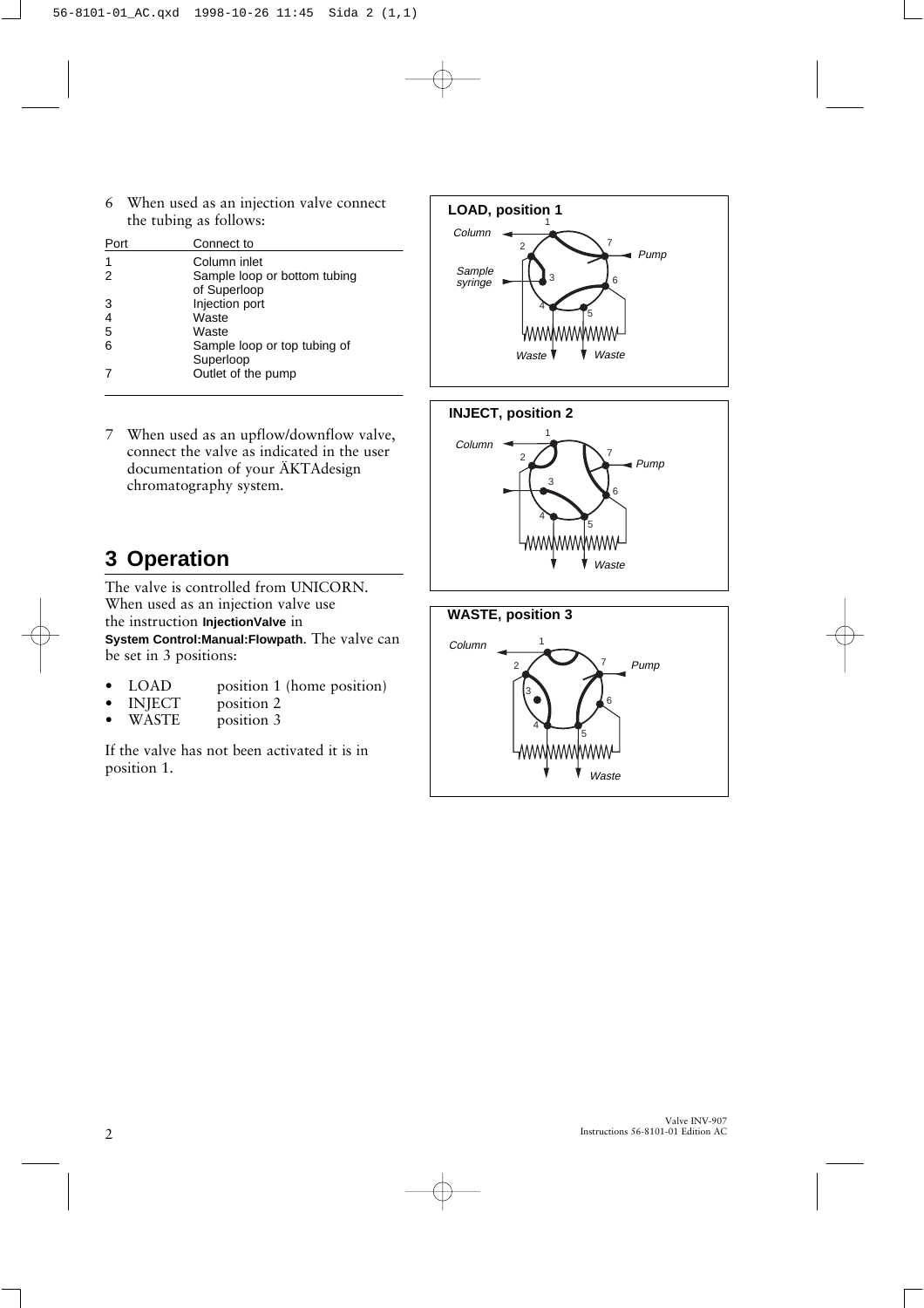## **Manual sample loading**

The sample loop and Superloop can be loaded with a syringe. Connect Superloop with the bottom tubing connected to port 2 and the upper tubing to port 6.

For large volumes use a luer female/1/16" male union connected to port 3.



For smaller volumes use an injection needle together with the injection fill port as described below:



Check the fill port nozzle is screwed into the fill port. *Note: The thread is left-handed.*

- 1 Loosely thread the fill port screw into valve port 3.
- 2 Insert the injection needle (0.7 mm o.d.) into the injection fill port.
- 3 Tighten the fill port until the nozzle has formed a seal around the needle tip. When the seal is adjusted correctly, it feels as if you are penetrating a septum at the end of the injection fill port. The seal should provide easy insertion and removal of the needle.
- 4. Mount the syringe holder on the fill port.



Two techniques can be used for filling the sample loop; partial or complete filling.

| Type of filling  | <b>Volume to load</b>                |
|------------------|--------------------------------------|
| Partial filling  | max 50% of the sample loop<br>volume |
| Complete filling | 2-5 times the sample loop<br>volume  |

#### **Partial Filling**

Partial filling is used when high recovery is required. Partial filling allows the injected volume to be changed without changing the loop and does not waste sample.

Partial filling is achieved as follows:

- 1 Set injection valve to position LOAD.
- 2 Load the syringe with a large volume of buffer (5x the loop volume).
- 3 Fill the sample loop carefully with buffer.
- 4 Set the injection valve to position INJECT before taking out the syringe. *Note: If the syringe is taken out when the injection valve is in position LOAD, self drainage will occur and air will enter the sample loop.*
- 5 Load the syringe with the required volume of sample. No more than half (50%) a loop volume of sample should be loaded into the loop.
- 6 Insert the syringe in position 3 on the injection valve. Set the injection valve to position LOAD. *Note: Do not load the sample before the valve is in position LOAD.*
- 7 Gently load the syringe contents into the loop.
- 8 Leave the syringe in position. The sample will be injected onto the column when the valve is switched to INJECT in the method.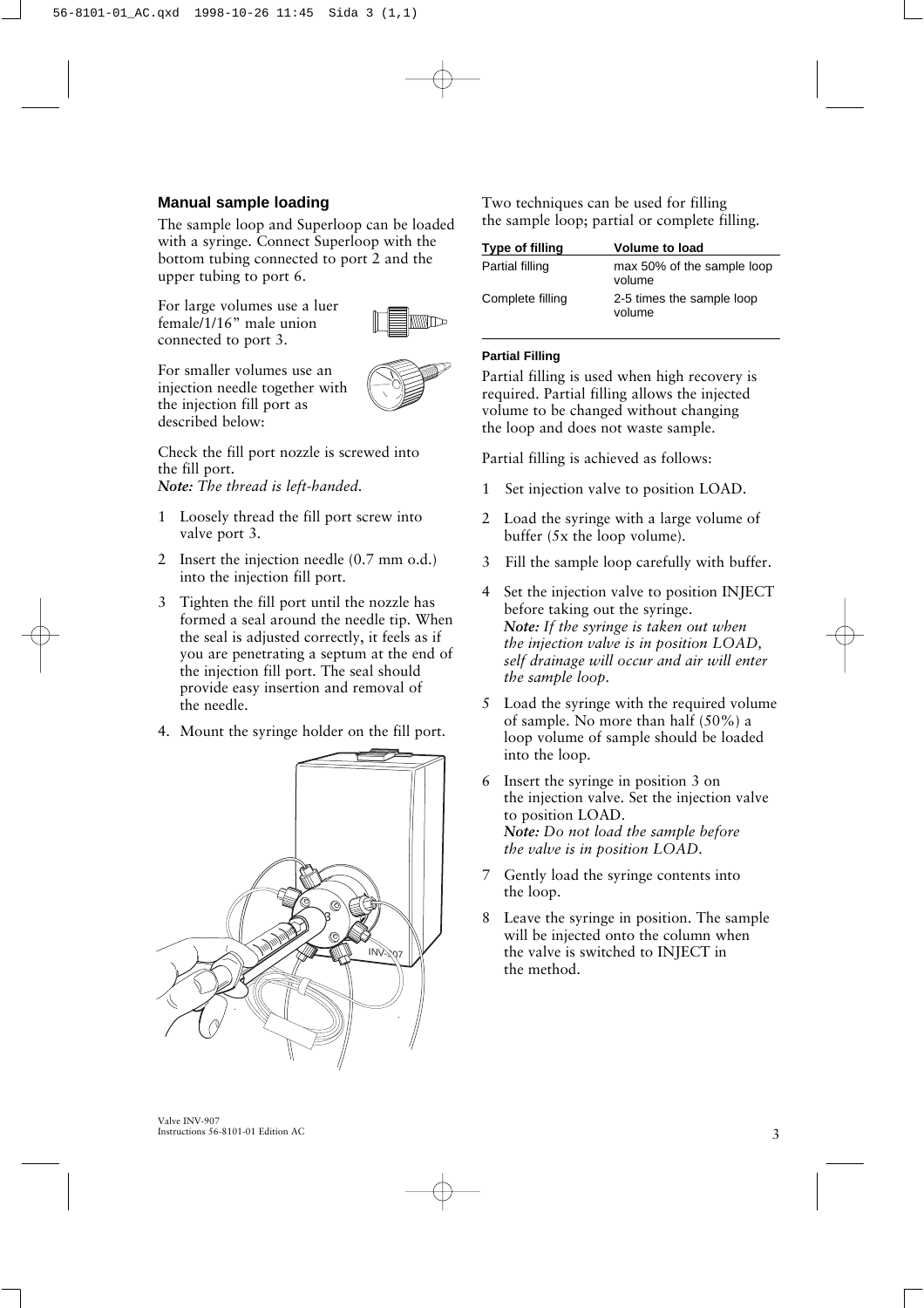#### **Complete filling**

In this method a surplus of sample is used to ensure that the sample loop is filled completely, allowing reproducible sample volumes. In preparative applications the sample volume should be at least 2 times the volume of the sample loop. For analytical reproducibility a sample volume 5 times the volume of the sample loop should be used.

With complete filling the sample volume can only be changed by changing the loop size.

Complete filling is achieved as follows:

- 1 Set valve to position LOAD.
- 2 Load the syringe with sample (2-5 times the loop volume).
- 3 Gently load the syringe contents into the loop.
- 4 Leave the syringe in position. The sample will be injected onto the column when the valve is switched to INJECT in the method.

*Note: If the syringe is taken out before the sample is injected onto the column, self drainage will occur and the loop will be emptied.*

#### **Emptying the sample loop**

When emptying the sample loop a buffer volume of approx. 5 times the sample loop volume should be used to flush the loop and ensure that all sample is injected onto the column.

## **Storage**

**Overnight**: The valve can be left filled with a buffer.

**Weekend or Long time storage**: Flush the valve with water and then fill it with 20% Ethanol.

## **4 Maintenance**

**CAUTION!** Only spare parts approved or supplied by Amersham Pharmacia Biotech may be used for maintaining and servicing the valve.

| <b>Period</b>    | <b>Action</b>            |
|------------------|--------------------------|
| Every 12 months  | Change channel plate and |
| or when required | distribution plate       |

#### **Cleaning-in-place**

Pump a cleaning or sanitizing agent through the valve. The standard recommendation is to pump 1 M NaOH for 30 minutes and then wash out with buffer.

**WARNING!** NaOH is injurious to health. Avoid spillage.

## **Changing channel plate and distribution plate**

A replacement kit, Valve Kit INV–907, is available, see ordering information in *Reference Information*.

- 1 Ensure that the valve is in position 1 and then disconnect it from the pump.
- 2 Remove the 4 screws on the front using the supplied 3 mm Allen key. Loosen each one equally in turn so the distribution plate comes off parallel to the valve body.

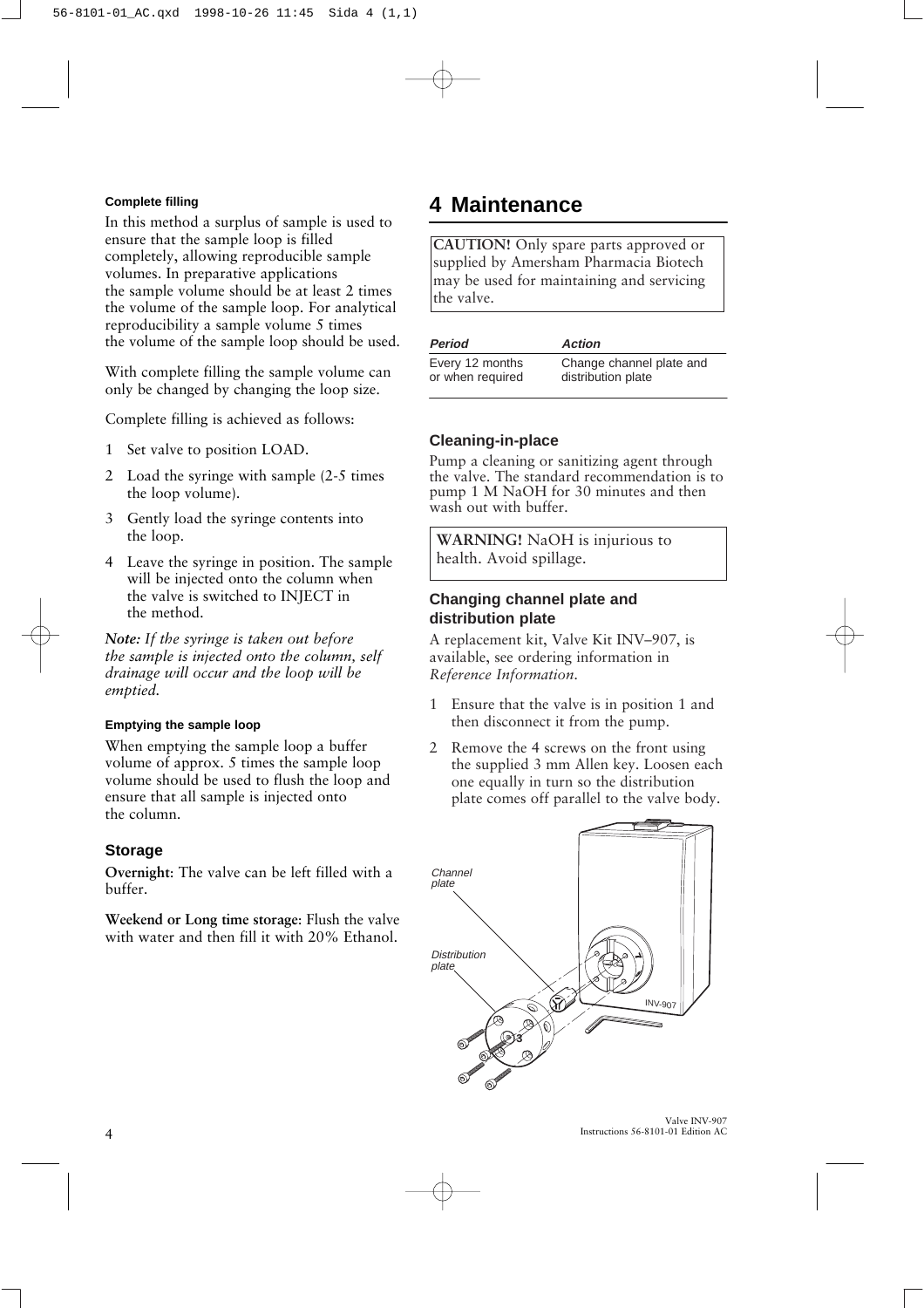- 3 Slide the screws out.
- 4 Remove the distribution plate containing the ports.
- 5 Remove the old channel plate and insert a new one.
- 6 Remount a new distribution plate so that the text **3** is horizontal and to the right of the central tubing connection. Using the Allen key, tighten the 4 screws in turn, a little at a time, until the distribution plate is fixed to the valve body.

## **5 Trouble shooting**

If the suggested actions do not correct the fault, call Amersham Pharmacia Biotech.

## **Fault Action**

#### **The valve is not switching**

- 1 Check the connection to the pump. The valve should be connected to the UniNet 2 socket, not the UniNet 1 socket.
- 2 Check the ID-switch on the valve. The ID number should correspond to the number set in UNICORN.
- 3 Check the UniNet cable and replace if required.

#### **The valve is switching to wrong position**

The valve parts may have been incorrectly assembled after replacement.

1 Check that the distribution plate marking **3** is horizontal.

#### **External leakage**

1 Check the tubing connections. Tighten or replace if required.

#### **Internal leakage**

Internal leakage are easy to detect at the small hole on the underside of the valve body.

1 Internal valve parts may be worn. Change channel plate and distribution plate according to section 4.

#### **High back pressure (clogging)**

- 1 Do cleaning-in-place according to the instructions in section 4.
- 2 Change channel plate and distribution plate according to section 4.
- **Other faults** Contact Amersham Pharmacia Biotech.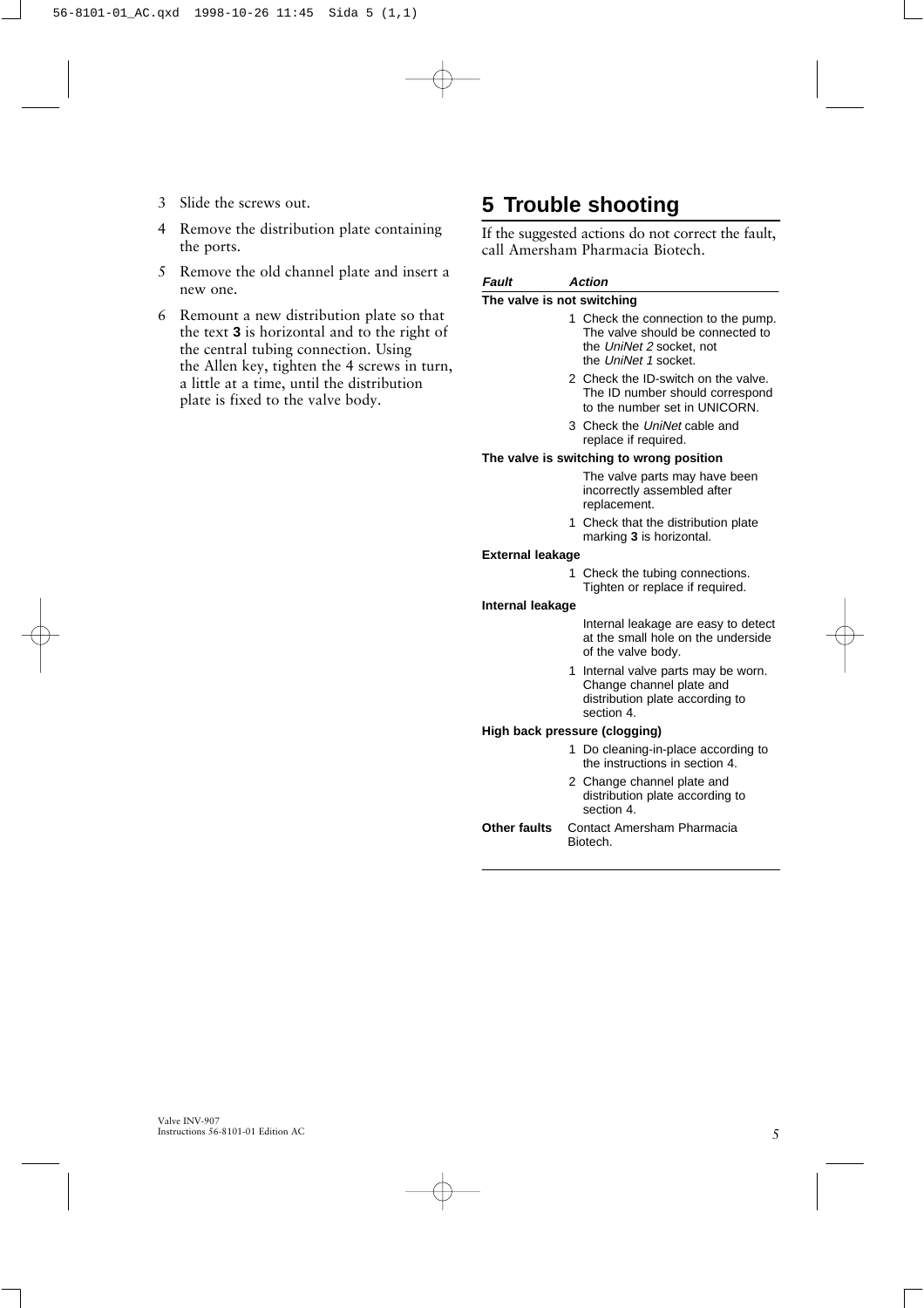## **Reference information**

## **Description**

The valve consists of two main parts:

- Housing which encloses the motor and electronics.
- Valve body with a rotating central core.



As the channel plate is turned by

the motor, different ports are connected.

Valve switching is controlled from UNICORN by reading the actual position of the channel plate.

The geometry of the valve assures that the flow path is completely swept so that solvent or sample "memory effect" is virtually non-existing. The valve rotates the shortest way to the next position (max. 180°). The material used in the switching parts ensures both long mechanical and chemical lifetime.

The valve housing contains no user replaceable items.

## **Technical specifications**

#### **Operating data**

| $100$ ml/min                               |
|--------------------------------------------|
| 25 MPa (250 bar, 3600 psi)                 |
| <50 kPa at 100 ml/min with water           |
| < 0.1 µl/min at 25 MPa                     |
| 1–13, 1–14 $(<$ 1 day exposure)            |
| Max. $5$ $cP$                              |
| <260 ms between two                        |
| adjacent positions                         |
| >50 000 cycles, two<br>Operating life time |
| adjacent positions                         |
| $+4$ to $+40$ °C                           |
| 20-95% relative humidity                   |
| 84-106 kPa (840-1060 mbar)                 |
| atmospheric pressure                       |
|                                            |

### **Physical data**

| Internal volume          |                                                                  |
|--------------------------|------------------------------------------------------------------|
| Pos 1 LOAD               |                                                                  |
| Port 1-7<br>Port 2-3     | 9 µl                                                             |
| Port 4-6                 | 5 <sub>µ</sub><br>8 µl                                           |
| <i>Pos 2 INJECT</i>      |                                                                  |
| Port 1-2                 | 7 µl                                                             |
| Port 3-5                 | 6 µl                                                             |
| Port 6-7                 | 9 µl                                                             |
| Pos 3 WASH               |                                                                  |
| Port 2-4                 | 8 µl                                                             |
| Port 5-7                 | 9 µl                                                             |
| Flow channel             |                                                                  |
| diameter                 | $0.8$ mm                                                         |
| Valve principle          | Motor controlled valve                                           |
| Functions                | Switching 3 positions controlled<br>from UNICORN                 |
| Degree of                |                                                                  |
| protection               | IP 43                                                            |
| Wetted materials         | PEEK (polyetheretherketone)                                      |
| Chemical                 |                                                                  |
| resistance               | The wetted parts are resistant to                                |
|                          | organic solvents and salt buffers                                |
|                          | commonly used in chromatography                                  |
|                          | of biomolecules, except                                          |
|                          | 100% ethylacetate, 100% hexane<br>and 100% tetrahydrofuran (THF) |
|                          |                                                                  |
| Power requirement        | 32 V DC ±10% from the system                                     |
|                          | pump                                                             |
| <b>Power consumption</b> |                                                                  |
|                          | Up to 9 W                                                        |
| UniNet 2 address         | 0-9                                                              |
| Inlet and outlet tubing  |                                                                  |
|                          | UNF 10-32 2B "Fingertights"                                      |
|                          | for capillary tubing 1/16"                                       |
|                          | outer diameter                                                   |
| <i>Dimensions,</i>       |                                                                  |
| H x W x D                | 135 x 80 x 120 mm                                                |
| Weight                   | 1.2 kg                                                           |
| <b>EMC Standards</b>     | This product meets the                                           |
|                          | requirement of the EMC Directive                                 |
|                          | 89/336/EEC through the                                           |
|                          | harmonized standards                                             |
|                          | EN 50081-1 (emission) and                                        |
|                          |                                                                  |
|                          | EN 50082-1 (immunity)                                            |
|                          | Note: The declaration of                                         |
|                          | conformity is valid for the                                      |
|                          | instrument when it is                                            |
|                          | used in laboratory locations                                     |
|                          | used in the same state as it                                     |
|                          | was delivered from Amersham                                      |
|                          | Pharmacia Biotech except for                                     |
|                          | alterations described in the<br>user manual                      |
|                          |                                                                  |
|                          | connected to other CE labelled<br>Amersham Pharmacia Biotech     |

as recommended.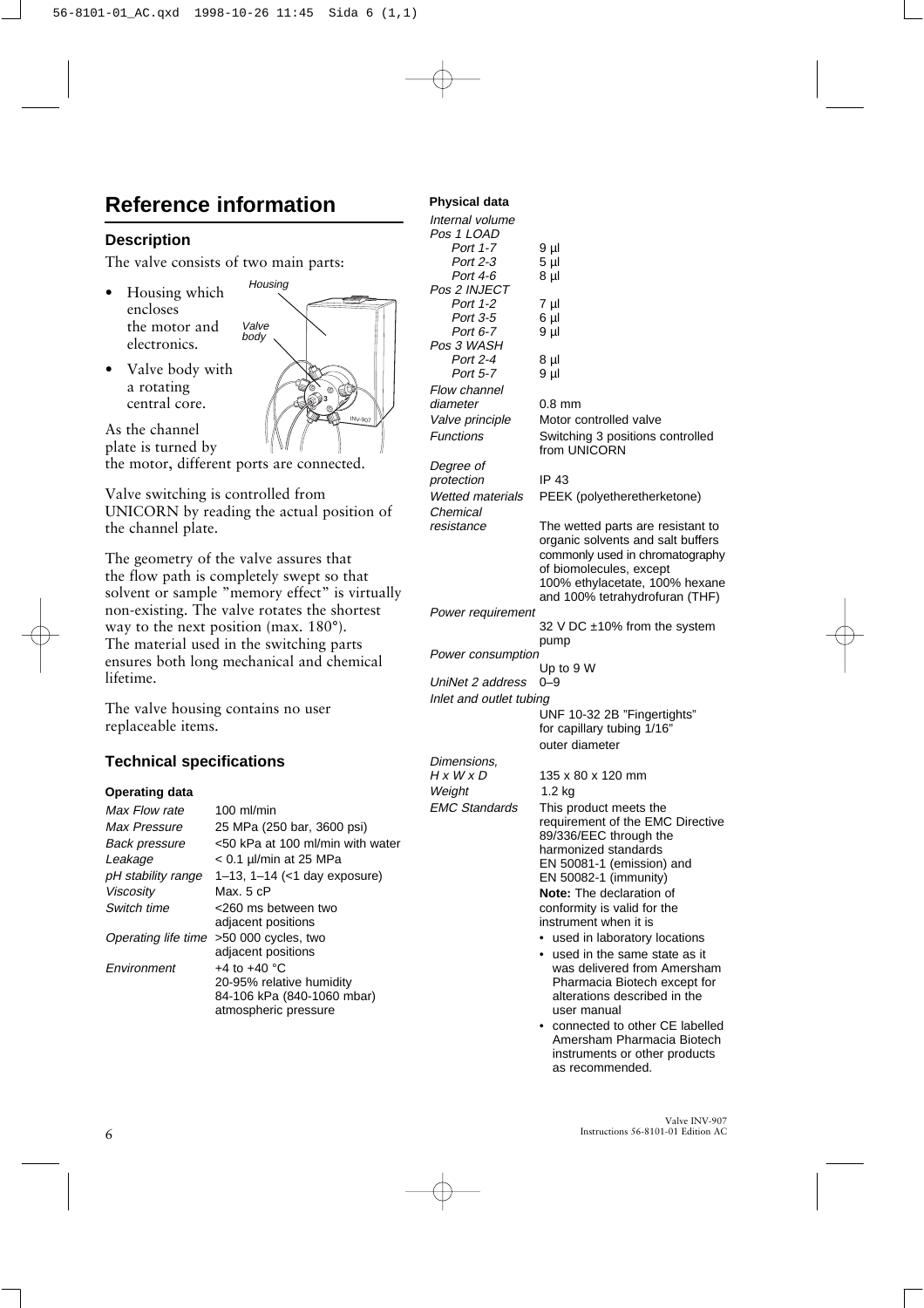## **Accessories and spare parts**

| per pack         | Code no.                                             |
|------------------|------------------------------------------------------|
|                  |                                                      |
|                  | 18-1108-40                                           |
| 1                | 18-1110-89<br>18-1109-05                             |
| 1<br>1<br>1<br>1 | 18-1113-98<br>18-1113-99<br>18-1114-01<br>18-1114-02 |
| 1<br>1           | 18-1113-81<br>18-1113-82                             |
| 1<br>1           | 18-1023-85<br>18-1109-74<br>18-1109-11               |
| 3 m              | 18-1112-47                                           |
| 10               | 18-1112-49<br>18-1112-48                             |
| 5                | 18-1112-50                                           |
|                  | 18-1112-52<br>18-1112-51                             |
| 6                | 18-1112-57                                           |
| 8                | 18-1112-58                                           |
| 2m               | 18-1112-53                                           |
| 2 m              | 18-1112-54                                           |
| 2 m<br>10        | 18-1115-83<br>18-1112-55                             |
|                  | Quantity<br>1<br>1<br>1<br>10<br>5<br>2              |